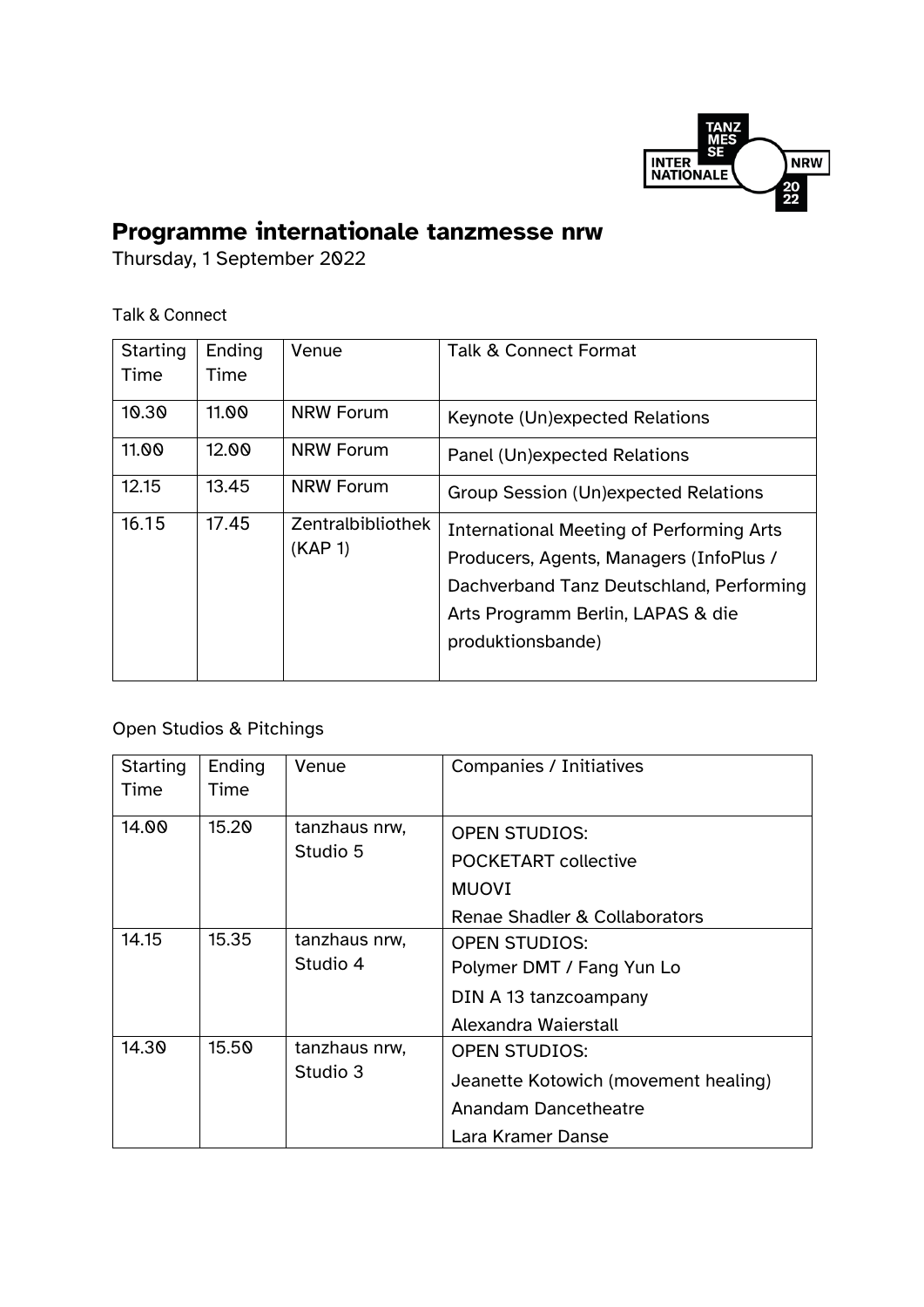| 14.30 | 15.50                  | <b>FREIRAUM</b>              | <b>PITCHINGS:</b>                         |  |
|-------|------------------------|------------------------------|-------------------------------------------|--|
|       |                        |                              | Watan Tusi (TAI Body Theatre) & Eko       |  |
|       |                        |                              | Supriyanto (EkosDance Company)            |  |
|       |                        |                              | Laura Fisher                              |  |
|       |                        |                              | Martha Hincapié Charry                    |  |
| 14.30 | 15.50                  | Zentralbibliothek<br>(KAP 1) | PITCHINGS:                                |  |
|       |                        |                              | mARTadero project                         |  |
|       |                        |                              | 18M8L/network of Italian dance            |  |
|       |                        |                              | companies                                 |  |
|       |                        |                              | Bündnis internationaler Produktionshäuser |  |
| 16.00 | 17.20                  | tanzhaus nrw,<br>Studio 5    | <b>OPEN STUDIOS:</b>                      |  |
|       |                        |                              | <b>POCKETART collective</b>               |  |
|       |                        |                              | <b>MUOVI</b>                              |  |
|       |                        |                              | Renae Shadler & Collaborators             |  |
| 16.15 | 17.35<br>tanzhaus nrw, |                              | <b>OPEN STUDIOS:</b>                      |  |
|       |                        | Studio 4                     | Polymer DMT / Fang Yun Lo                 |  |
|       |                        |                              | DIN A 13 tanzcoampany                     |  |
|       |                        |                              | Alexandra Waierstall                      |  |
| 16.30 | 17.50                  | tanzhaus nrw,<br>Studio 3    | <b>OPEN STUDIOS:</b>                      |  |
|       |                        |                              | Jeanette Kotowich (movement healing)      |  |
|       |                        |                              | <b>Anandam Dancetheatre</b>               |  |
|       |                        |                              | Lara Kramer Danse                         |  |
| 16.30 | 17.50                  | <b>FREIRAUM</b>              | PITCHINGS:                                |  |
|       |                        |                              | Watan Tusi (TAI Body Theatre) & Eko       |  |
|       |                        |                              | Supriyanto (EkosDance Company)            |  |
|       |                        |                              | Laura Fisher                              |  |
|       |                        |                              | Martha Hincapié Charry                    |  |

## Performances & Installations

| Starting<br>Time | Ending<br>Time | City              | Venue                               | Company       | Performance<br><b>Title</b> |
|------------------|----------------|-------------------|-------------------------------------|---------------|-----------------------------|
| 9.00             | 21.00          | <b>Düsseldorf</b> | Zentral-<br>bibliothek,<br>Lesesaal | Peggy Baker   | her body as<br>words        |
| 14.30            | 15.00          | <b>Düsseldorf</b> | tanzhaus<br>nrw/Digital<br>Space    | Robin Jonsson | Alone<br>Together           |